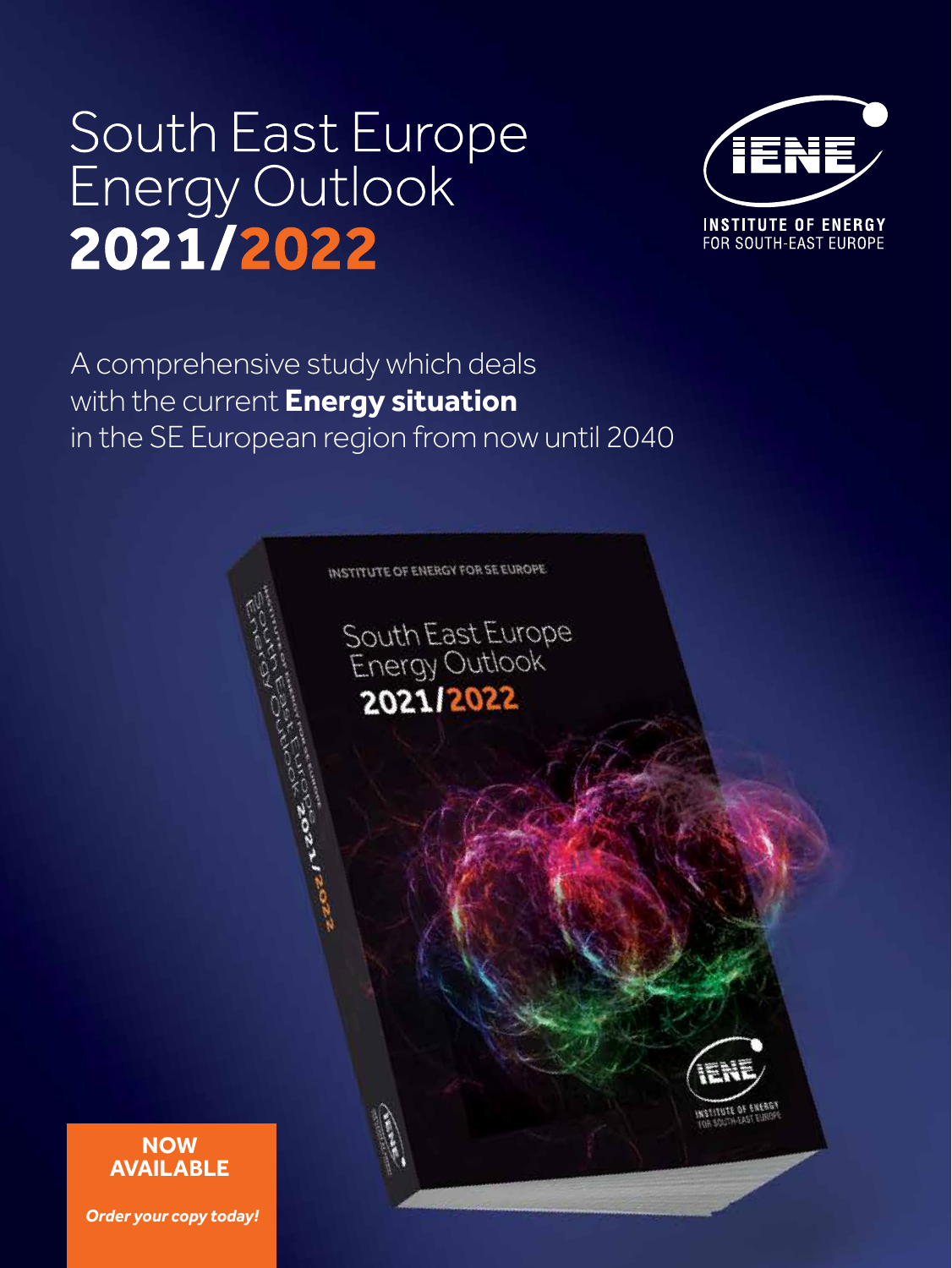

# South East Europe **Energy Outlook** 2021/2022

**The «SEE Energy Outlook 2021/2022» is a comprehensive study which deals with the current energy situation in the SE European region but also covers the "Outlook" from now until 2040. The study covers all 15 countries in the region: Albania, Bosnia and Herzegovina, Bulgaria, Croatia, Cyprus, Greece, Hungary, Israel, Kosovo, Montenegro, North Macedonia, Romania, Serbia, Slovenia, Turkey.**

In addition, the present "Outlook" provides energy information on a number of peripheral countries including Egypt, Syria, Lebanon, Moldova, Ukraine, Slovakia, Austria, Azerbaijan and Italy which are economically and geographically related SE European core countries.

This is the third time that such a major study has been undertaken by IENE with the first one published in 2011. The study contains substantial comparative data, detailed sectorial analysis, and energy demand and production estimates and projections. Through a series of introductory chapters, where the economic and political background together with the key energy policy issues of South East Europe are presented, the study examines the impact of the regional integration process and energy competition issues on SE Europe's energy prospects. EU's decarbonization policy and the Green Deal are also discussed at length in relation to needed investment but also in terms of energy security. The study comprises the following parts: energy policy, energy security, country energy surveys, legal framework, regional economic issues, sectorial analysis, energy demand and supply projections for 2040 (oil and gas, electricity, renewables, energy efficiency), energy technologies and energy investment outlook.

The energy sector analysis focuses on the region's main energy drivers such as petroleum (upstream, midstream, downstream), natural gas, power generation, renewables, energy efficiency, co-generation, and environmental protection. A major part of the study concerns the individual countries of the region and contains an energy profile of each one of the core 15 countries. A set of original energy maps for the region has been created, together with comparative data tables and economic analysis.

Another important part of the study covers the energy interconnections in South East Europe, the Black Sea and the Caspian region for oil, gas and electricity. The major energy projects of the region (oil and gas pipelines, gas storage, nuclear plants, hydrocarbon exploration projects, refineries, RES installations and energy efficiency projects) are described and fully analysed.

The study also covers latest developments in the energy market liberalization process both for electricity and gas, market competition, and also examines the broader aspects of environmental and energy security situation in South East Europe.

This year's "Outlook'' for the first time includes an analysis of the energy technologies which are appropriate for application in SEE. The study concludes with an in-depth analysis and projections of the investment potential per energy fuel and per country but also assesses the business opportunities of the region's entire energy sector. The structure of the study is presented in the Table of Contents which follows.

#### **Energy Outlook 2021-2022 Study Contents**

- **■**Introduction
- **Regional Economic Outlook**
- **EU Energy and Environmental Policies** and Regional Priorities
- **Regional Economic Outlook**
- Country Profiles
- **The Peripheral Countries: Azerbaijan, Austria, Moldova,** Ukraine, Italy, Slovakia, Syria, Lebanon and Egypt
- **Review of Legal Framework in SE Europe**
- **Hydrocarbon Exploration and Production in SE Europe**
- **The Oil and Gas Sector**
- **The Electricity Sector**
- Renewable Energy Sources
- **E** Energy Efficiency and Cogeneration of Heat and Power
- **E** Energy Technology Perspectives in SE Europe
- **E** Energy Demand and Supply Projections for SE Europe
- **Investment Potential in**
- the Energy Sector of SE Europe
- **Key Messages**
- **Bibliography**

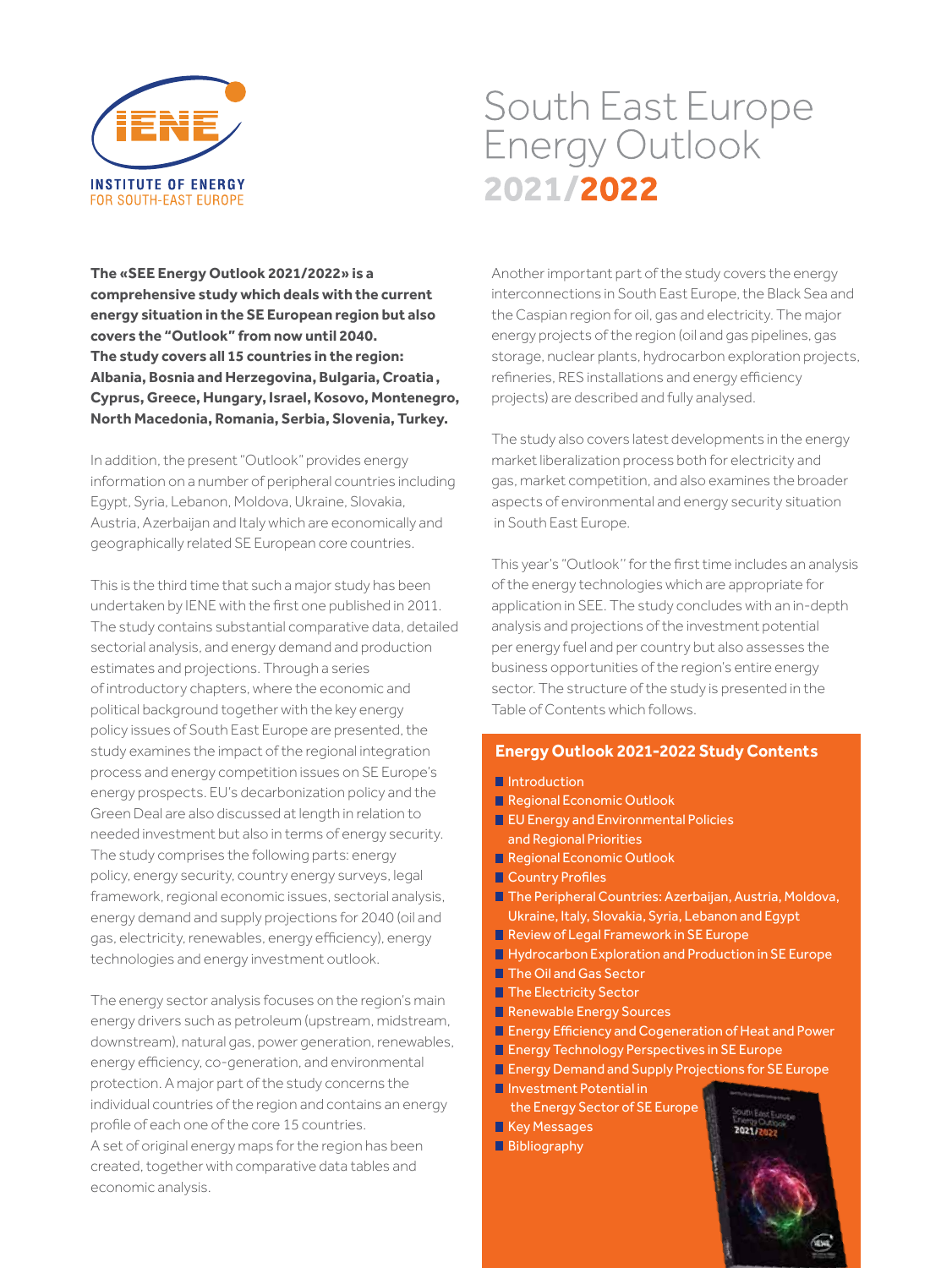







Given the current state of affairs in SE Europe and the constant flux which characterizes energy markets and the fact that certain key cross border projects, such as upstream exploration, major oil and gas pipelines, electricity transmission lines etc., have suffered serious setbacks over the last two years, mostly due to the coronavirus pandemic, with final investment decisions being constantly differed, the study provides useful insight on the latest situation, at both government and company level.

Furthermore, with the publication of the present "SEE Energy Outlook", IENE is actively contributing towards a better understanding of energy market operation at national and regional level but also in appreciating the investment prospects and business opportunities involved. One of the key observations of the study is the need for a much better organized and continuous market surveillance and analysis. This is necessary if we are to understand fully and interpret correctly the energy sector's progress and trends in the region.

#### **Who will benefit from IENE's Study**

### South East Europe **Energy Outlook** 2021/2022

- Governments and governmental agencies
- **Energy Regulators**
- **E** Electricity and gas transmission operators
- **Electricity and gas utilities**
- Independent power producers
- **Integrated petroleum companies**
- **Oil marketing companies**
- $\blacksquare$  Hydrocarbon exploration and production companies
- **Electricity and Gas distribution companies**
- **E** Electricity and gas trading companies
- **Hydrogen development companies**
- **ESG Advisory Services**
- **Renewable energy companies**
- **ENSCO's**
- Industry and trade associations
- **Banks and financial institutions**
- $Law$  firms
- Consulting companies
- **Independent research groups**
- International accounting firms
- **Investors and hedge funds**
- **Market analysts**
- **Academic researchers**
- **University and Polytechnic libraries**

The, until recently, poor statistics and lack of reliable information on projects and energy flows in particular make such a task an absolute necessity. IENE is already addressing this challenge in close co-operation with its network of partners in the region. In this respect IENE has over the years built a comprehensive energy data base for the region which is constantly being updated and could be of immense help to governments, companies and individual researchers.

The **Institute of Energy for South-East Europe (IENE)** is an independent and non-profit organization headquartered in Athens. IENE's efforts to open up and promote the discussion on energy and environmental issues is backed by an infrastructure designed develop and exemplify its positions and to foster an exchange of views through the regular publication of newsletters, research reports, briefing notes, studies, surveys, working papers etc, but also through the organisation of public events such as debates, workshops, seminars, conferences and educational visits. IENE covers the whole of SE Europe with activities and contacts in all core counties of the region.

For more information visit our website: **www.iene.eu**